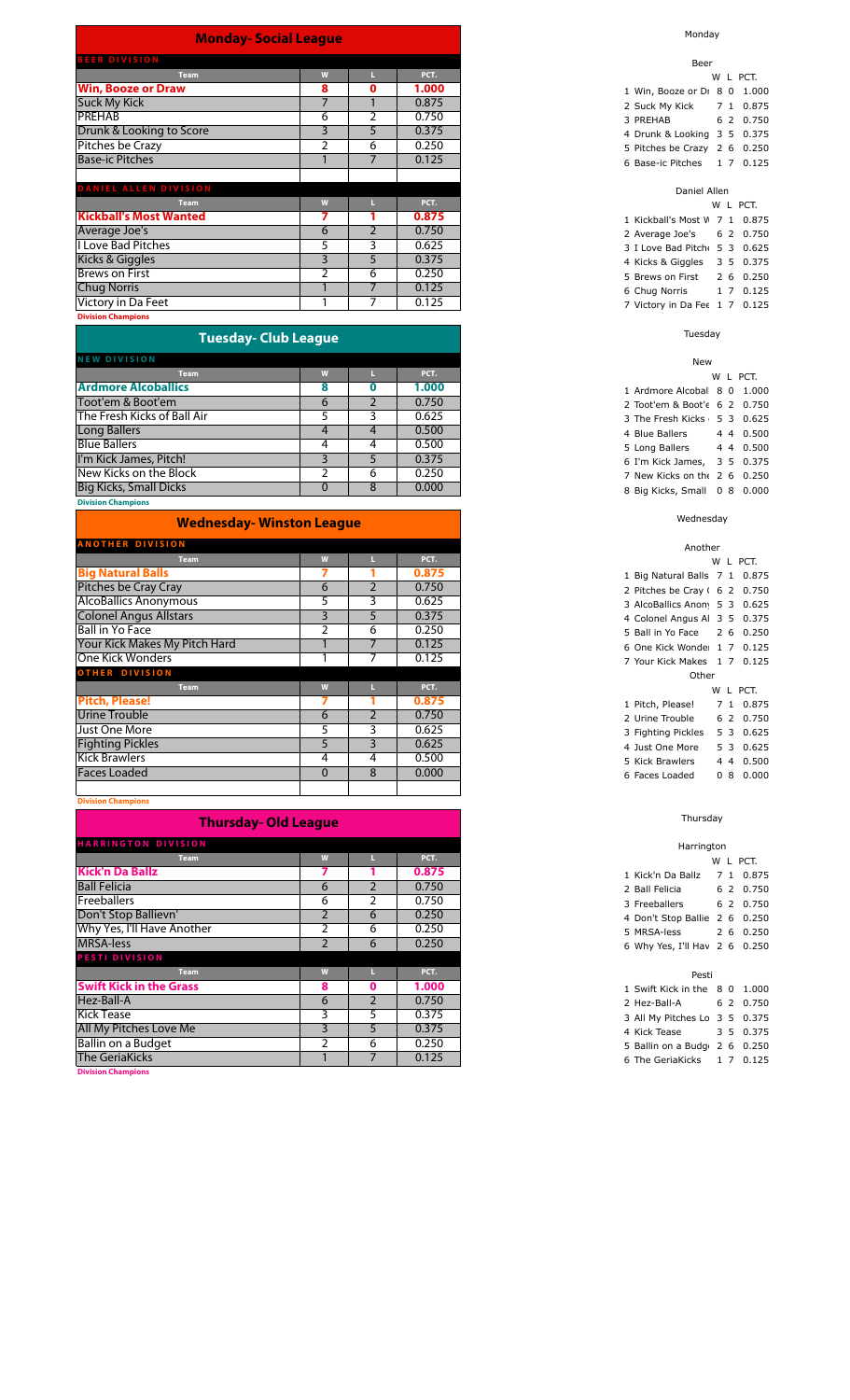|                |                                     |                         | <b>Monday-Social League</b>         |                |                         |             |
|----------------|-------------------------------------|-------------------------|-------------------------------------|----------------|-------------------------|-------------|
| <b>DATE</b>    | <b>Team</b>                         | <b>SCORE</b>            | <b>Team</b>                         | <b>SCORE</b>   | <b>FIELD</b>            | <b>TIME</b> |
|                | <b>Base-ic Pitches</b>              | 4                       | <b>Suck My Kick</b>                 | 5              | 1                       | 6:45        |
| 17-Aug         | Kicks & Giggles                     | 3                       | <b>I Love Bad Pitches</b>           | 5              | 1                       | 7:45        |
|                | <b>Average Joe's</b>                | 14                      | Chug Norris                         | $\mathbf 0$    | 1                       | 8:45        |
|                | <b>Pitches be Crazy</b>             | 1                       | <b>Drunk &amp; Looking to Score</b> | 7              | 2                       | 6:45        |
|                | <b>Kickball's Most Wanted</b>       | 13                      | Victory in Da Feet                  | 2              | 2                       | 7:45        |
|                | <b>Win, Booze or Draw</b>           | 5                       | <b>PREHAB</b>                       | 2              | 2                       | 8:45        |
|                | <b>Suck My Kick</b>                 | $\mathbf 0$             | <b>Win, Booze or Draw</b>           | 1              | $\mathbf{1}$            | 6:45        |
|                | <b>PREHAB</b>                       | $\overline{7}$          | Drunk & Looking to Score            | 5              | $\mathbf{1}$            | 7:45        |
|                | <b>Base-ic Pitches</b>              | 4                       | Pitches be Crazy                    | 3              | $\mathbf{1}$            | 8:45        |
| 24-Aug         | <b>Kickball's Most Wanted</b>       | 11                      | <b>Chug Norris</b>                  | $\bf{0}$       | $\overline{2}$          | 6:45        |
|                | Kicks & Giggles                     | 5                       | <b>Average Joe's</b>                | 6              | $\overline{2}$          | 7:45        |
|                | <b>Victory in Da Feet</b>           | $\mathbf 0$             | <b>Brews on First</b>               | 11             | $\overline{2}$          | 8:45        |
|                | <b>Win, Booze or Draw</b>           | 13                      | Kicks & Giggles                     | 5              | 1                       | 6:45        |
|                | <b>Base-ic Pitches</b>              | 7                       | <b>Average Joe's</b>                | 14             | 1                       | 7:45        |
|                | <b>Pitches be Crazy</b>             | 19                      | <b>Chug Norris</b>                  | 8              | 1                       | 8:45        |
| 31-Aug         | <b>Suck My Kick</b>                 | 17                      | Victory in Da Feet                  | $\mathbf 0$    | 2                       | 6:45        |
|                | <b>Drunk &amp; Looking to Score</b> | 5                       | <b>I Love Bad Pitches</b>           | 2              | $\overline{2}$          | 7:45        |
|                | <b>Brews on First</b>               | $\overline{\mathbf{3}}$ | <b>Kickball's Most Wanted</b>       | 15             | 2                       | 8:45        |
|                | Victory in Da Feet                  | 5                       | <b>Chug Norris</b>                  | 8              | $\mathbf{1}$            | 6:45        |
|                | <b>Kickball's Most Wanted</b>       | 4                       | Kicks & Giggles                     | $\bf{0}$       | $\mathbf{1}$            | 7:45        |
|                | <b>Brews on First</b>               | $\overline{7}$          | <b>I Love Bad Pitches</b>           | 8              | $\mathbf{1}$            | 8:45        |
| 14-Sep         | <b>PREHAB</b>                       | 10                      | <b>Base-ic Pitches</b>              | 3              | $\overline{2}$          | 6:45        |
|                | <b>Suck My Kick</b>                 | $\overline{7}$          | <b>Pitches be Crazy</b>             | 4              | $\overline{2}$          | 7:45        |
|                | <b>Win, Booze or Draw</b>           | 12                      | Drunk & Looking to Score            | $\mathbf{1}$   | $\overline{2}$          | 8:45        |
|                |                                     |                         |                                     |                |                         |             |
|                | <b>Average Joe's</b>                | 7                       | Drunk & Looking to Score            | 5              | 1                       | 6:45        |
|                | Victory in Da Feet                  | 4                       | <b>PREHAB</b>                       | 8              | 1                       | 7:45        |
| 21-Sep         | <b>Chug Norris</b>                  | 0                       | <b>I Love Bad Pitches</b>           | 4              | 1                       | 8:45        |
|                | <b>Kicks &amp; Giggles</b>          | $\overline{11}$         | <b>Pitches be Crazy</b>             | 4              | 2                       | 6:45        |
|                | <b>Kickball's Most Wanted</b>       | $\overline{11}$         | <b>Base-ic Pitches</b>              | 1              | $\overline{2}$          | 7:45        |
|                | <b>Brews on First</b>               | 2                       | <b>Win, Booze or Draw</b>           | 10             | 2                       | 8:45        |
|                | <b>Victory in Da Feet</b>           | $\overline{11}$         | <b>Kicks &amp; Giggles</b>          | 4              | $\mathbf{1}$            | 6:45        |
|                | <b>Drunk &amp; Looking to Score</b> | $\overline{1}$          | <b>Base-ic Pitches</b>              | $\mathbf 0$    | 1                       | 7:45        |
| <b>Tuesday</b> | <b>Suck My Kick</b>                 | 15                      | PREHAB                              | 10             | $\mathbf{1}$            | 8:45        |
| <b>20-Oct</b>  | <b>Chug Norris</b>                  | $\overline{\mathbf{2}}$ | <b>Brews on First</b>               | $\overline{7}$ | $\overline{\mathbf{2}}$ | 6:45        |
|                | <b>Pitches be Crazy</b>             | $\mathbf 0$             | <b>Win, Booze or Draw</b>           | 15             | $\overline{2}$          | 7:45        |
|                | <b>I Love Bad Pitches</b>           | $\overline{11}$         | Average Joe's                       | $\overline{7}$ | $\overline{2}$          | 8:45        |
|                | <b>Average Joe's</b>                | 7                       | Victory in Da Feet                  | 6              | 1                       | 6:45        |
|                | <b>Chug Norris</b>                  | 4                       | <b>Suck My Kick</b>                 | 10             | 1                       | 7:45        |
| 5-Oct          | <b>I Love Bad Pitches</b>           | 4                       | <b>PREHAB</b>                       | 11             | 1                       | 8:45        |
|                | Kickball's Most Wanted              | 4                       | <b>Win, Booze or Draw</b>           | $\overline{7}$ | $\overline{\mathbf{2}}$ | 6:45        |
|                | <b>Brews on First</b>               | 9                       | <b>Pitches be Crazy</b>             | 10             | $\overline{\mathbf{2}}$ | 7:45        |
|                | <b>Kicks &amp; Giggles</b>          | 4                       | <b>Base-ic Pitches</b>              | 3              | $\overline{\mathbf{2}}$ | 8:45        |
|                | <b>Brews on First</b>               | $\overline{\mathbf{2}}$ | <b>Average Joe's</b>                | $\overline{5}$ | 1                       | 6:45        |
|                | I Love Bad Pitches                  | 6                       | <b>Kickball's Most Wanted</b>       | 15             | $\mathbf{1}$            | 7:45        |
|                | <b>Chug Norris</b>                  | $\overline{\mathbf{3}}$ | <b>Kicks &amp; Giggles</b>          | 13             | 1                       | 8:45        |
| 12-Oct         | Drunk & Looking to Score            | 5                       | <b>Suck My Kick</b>                 | 8              | $\mathbf{2}$            | 6:45        |
|                | <b>Win, Booze or Draw</b>           | 1                       | <b>Base-ic Pitches</b>              | $\bf{0}$       | $\overline{2}$          | 7:45        |
|                | <b>Pitches be Crazy</b>             | $\overline{\mathbf{0}}$ | <b>PREHAB</b>                       | 10             | $\overline{2}$          | 8:45        |
|                | Drunk & Looking to Score            | 6                       | <b>Kickball's Most Wanted</b>       | 9              | 1                       | 6:45        |
|                | <b>I Love Bad Pitches</b>           | 8                       | Victory in Da Feet                  | 6              | 1                       | 7:45        |
| 19-Oct         | <b>PREHAB</b>                       | 5                       | Average Joe's                       | $\mathbf 0$    | $\overline{\mathbf{2}}$ | 6:45        |
|                | <b>Suck My Kick</b>                 | 3                       | <b>Brews on First</b>               | 1              | $\overline{\mathbf{2}}$ | 7:45        |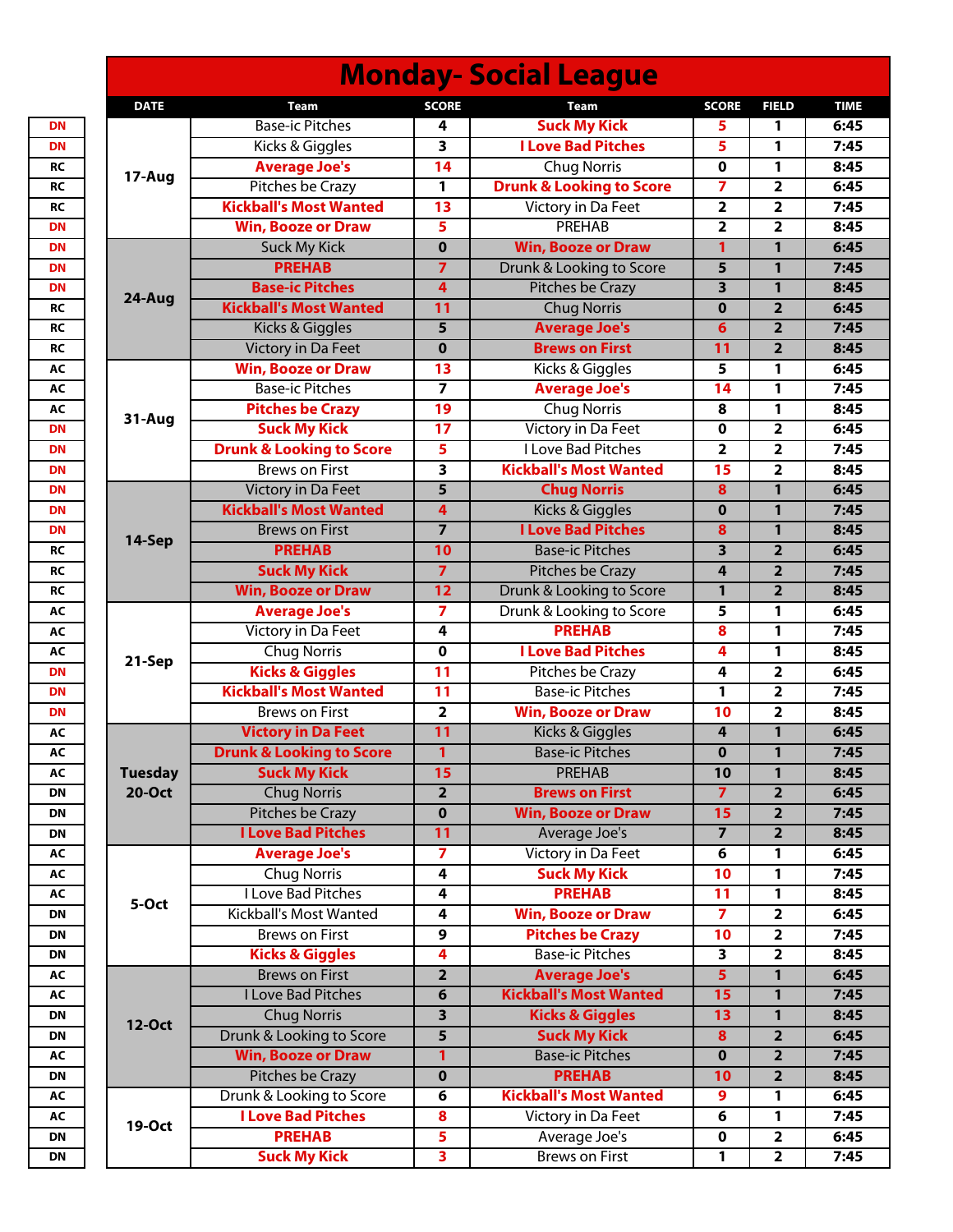## **Tuesday- Club League**

| <b>DATE</b> | <b>Team</b>                        | <b>SCORE</b>   | Team                               | <b>SCORE</b>   | <b>FIELD</b>            | <b>TIME</b> |
|-------------|------------------------------------|----------------|------------------------------------|----------------|-------------------------|-------------|
|             | <b>Ardmore Alcoballics</b>         | 1              | The Fresh Kicks of Ball Air        | $\mathbf 0$    | 1                       | 6:45        |
| 18-Aug      | <b>Big Kicks, Small Dicks</b>      | 0              | <b>Long Ballers</b>                | 1              | 1                       | 7:45        |
|             | <b>Blue Ballers</b>                | 5              | New Kicks on the Block             | 4              | $\overline{\mathbf{2}}$ | 6:45        |
|             | <b>Toot'em &amp; Boot'em</b>       | 17             | I'm Kick James, Pitch!             | 2              | $\overline{\mathbf{2}}$ | 7:45        |
|             | <b>Big Kicks, Small Dicks</b>      | $\mathbf{0}$   | I'm Kick James, Pitch!             | 1              | $\overline{2}$          | 8:45        |
| 25-Aug      | <b>The Fresh Kicks of Ball Air</b> | 4              | New Kicks on the Block             | 3              | 1                       | 7:45        |
|             | <b>Long Ballers</b>                | $\mathbf 0$    | <b>Ardmore Alcoballics</b>         | 1              | $\overline{2}$          | 6:45        |
|             | <b>Blue Ballers</b>                | $\bf{0}$       | <b>Toot'em &amp; Boot'em</b>       | 9              | $\overline{2}$          | 7:45        |
|             | <b>Long Ballers</b>                | 9              | I'm Kick James, Pitch!             | 3              | 1                       | 6:45        |
| 1-Sep       | <b>Big Kicks, Small Dicks</b>      | $\mathbf 0$    | <b>Blue Ballers</b>                | 1              | 1                       | 7:45        |
|             | The Fresh Kicks of Ball Air        | 6              | <b>Toot'em &amp; Boot'em</b>       | 19             | $\overline{\mathbf{2}}$ | 6:45        |
|             | <b>Ardmore Alcoballics</b>         | 13             | New Kicks on the Block             | $\overline{2}$ | $\overline{\mathbf{2}}$ | 7:45        |
|             | New Kicks on the Block             | $\mathbf{0}$   | <b>Toot'em &amp; Boot'em</b>       | 13             | $\mathbf{1}$            | 6:45        |
|             | I'm Kick James, Pitch!             | $\overline{2}$ | <b>Ardmore Alcoballics</b>         | 11             | $\mathbf{1}$            | 7:45        |
| 8-Sep       | <b>The Fresh Kicks of Ball Air</b> | 1              | <b>Big Kicks, Small Dicks</b>      | $\mathbf 0$    | $\overline{\mathbf{2}}$ | 6:45        |
|             | <b>Long Ballers</b>                | 13             | <b>Blue Ballers</b>                | 7              | $\overline{\mathbf{2}}$ | 7:45        |
|             | Long Ballers                       | 3              | <b>The Fresh Kicks of Ball Air</b> | 4              | 1                       | 6:45        |
| 15-Sep      | <b>Ardmore Alcoballics</b>         | 10             | Toot'em & Boot'em                  | 9              | 1                       | 7:45        |
|             | I'm Kick James, Pitch!             | 6              | <b>Blue Ballers</b>                | 5              | $\overline{\mathbf{2}}$ | 6:45        |
|             | <b>New Kicks on the Block</b>      | 1              | <b>Big Kicks, Small Dicks</b>      | $\mathbf 0$    | $\overline{\mathbf{2}}$ | 7:45        |
|             | <b>Blue Ballers</b>                | $\mathbf 0$    | <b>Ardmore Alcoballics</b>         | 1              | $\mathbf{1}$            | 6:45        |
| 22-Sep      | New Kicks on the Block             | $\bf{0}$       | <b>Long Ballers</b>                | 1              | 1                       | 7:45        |
|             | <b>Toot'em &amp; Boot'em</b>       | 1              | <b>Big Kicks, Small Dicks</b>      | $\mathbf 0$    | $\overline{2}$          | 6:45        |
|             | I'm Kick James, Pitch!             | $\overline{2}$ | <b>The Fresh Kicks of Ball Air</b> | 9              | 1                       | 8:45        |
|             | <b>Toot'em &amp; Boot'em</b>       | 9              | <b>Long Ballers</b>                | 2              | 1                       | 6:45        |
|             | <b>Blue Ballers</b>                | 13             | The Fresh Kicks of Ball Air        | 8              | 1                       | 7:45        |
|             | I'm Kick James, Pitch!             | 1              | New Kicks on the Block             | $\mathbf 0$    | $\overline{\mathbf{2}}$ | 6:45        |
| 13-Oct      |                                    |                |                                    |                |                         |             |
|             | <b>Ardmore Alcoballics</b>         | 1              | <b>Big Kicks, Small Dicks</b>      | $\mathbf 0$    | $\overline{\mathbf{2}}$ | 7:45        |
| 6-Oct       | <b>Long Ballers</b>                | $\mathbf 0$    | <b>The Fresh Kicks of Ball Air</b> | 5              | $\mathbf{1}$            | 6:45        |
|             | <b>Ardmore Alcoballics</b>         | 9              | Toot'em & Boot'em                  | 8              | 1                       | 7:45        |
|             | I'm Kick James, Pitch!             | 5              | <b>Blue Ballers</b>                | 15             | $\overline{2}$          | 6:45        |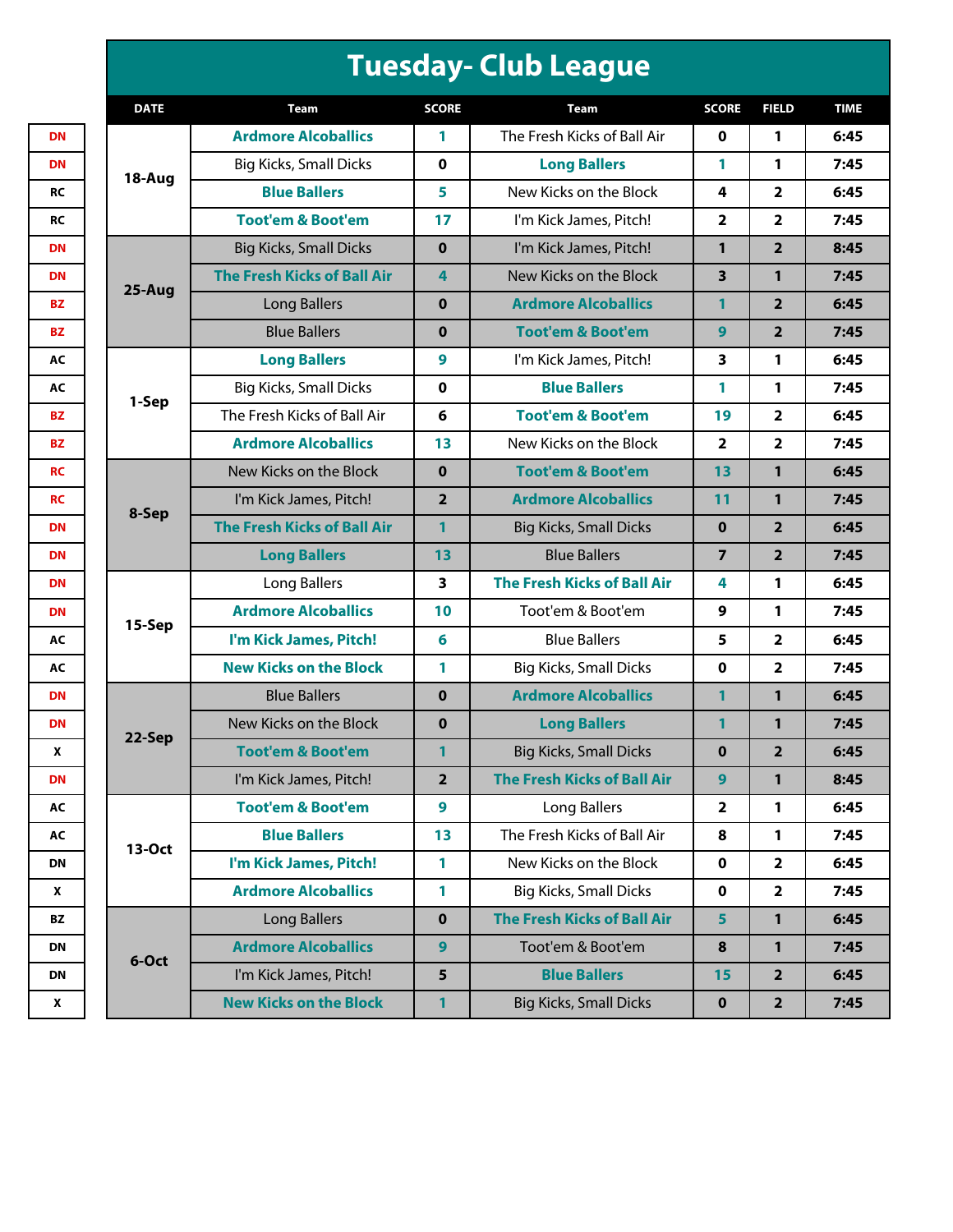|               |                                      |                         | <b>Wednesday - Winston League</b>    |                         |                         |             |
|---------------|--------------------------------------|-------------------------|--------------------------------------|-------------------------|-------------------------|-------------|
| <b>DATE</b>   | <b>Team</b>                          | <b>SCORE</b>            | Team                                 | <b>SCORE</b>            | <b>FIELD</b>            | <b>TIME</b> |
|               | <b>Kick Brawlers</b>                 | 0                       | <b>Pitch, Please!</b>                | 1                       | 1                       | 6:45        |
|               | <b>AlcoBallics Anonymous</b>         | 5                       | <b>Pitches be Cray Cray</b>          | $\overline{\mathbf{z}}$ | 1                       | 7:45        |
|               | Just One More                        | 4                       | <b>Urine Trouble</b>                 | $\overline{7}$          | 1                       | 8:45        |
| 21-Oct        | <b>Faces Loaded</b>                  | 3                       | <b>Fighting Pickles</b>              | 5                       | 2                       | 6:45        |
|               | <b>Ball in Yo Face</b>               | 6                       | Your Kick Makes My Pitch Hard        | 5                       | 2                       | 7:45        |
|               | <b>Big Natural Balls</b>             | 9                       | <b>One Kick Wonders</b>              | $\overline{\mathbf{0}}$ | $\overline{\mathbf{2}}$ | 8:45        |
|               | <b>Fighting Pickles</b>              | $\overline{1}$          | <b>Just One More</b>                 | $\overline{12}$         | 1                       | 6:45        |
|               | <b>Urine Trouble</b>                 | 4                       | Pitch, Please!                       | $\overline{2}$          | 1                       | 7:45        |
|               | <b>Faces Loaded</b>                  | $\mathbf 0$             | <b>Kick Brawlers</b>                 | 15                      | $\overline{1}$          | 8:45        |
| 26-Aug        | <b>Big Natural Balls</b>             | 18                      | Your Kick Makes My Pitch Hard        | $\mathbf 0$             | $\overline{\mathbf{2}}$ | 6:45        |
|               | <b>AlcoBallics Anonymous</b>         | 15                      | <b>Ball in Yo Face</b>               | 5                       | $\overline{2}$          | 7:45        |
|               | <b>One Kick Wonders</b>              | $\mathbf{0}$            | <b>Colonel Angus Allstars</b>        | 17                      | $\overline{2}$          | 8:45        |
|               | <b>Faces Loaded</b>                  | 0                       | <b>Ball in Yo Face</b>               | 12                      | 1                       | 6:45        |
|               | <b>Just One More</b>                 | 1                       | <b>AlcoBallics Anonymous</b>         | 0                       | 1                       | 7:45        |
|               | <b>Kick Brawlers</b>                 | $\overline{25}$         | Your Kick Makes My Pitch Hard        | $\overline{2}$          | 1                       | 8:45        |
| 2-Sep         | <b>Pitch, Please!</b>                | 4                       | Pitches be Cray Cray                 | $\overline{\mathbf{3}}$ | 2                       | 6:45        |
|               | <b>Colonel Angus Allstars</b>        | 4                       | <b>Big Natural Balls</b>             | 12                      | 2                       | 7:45        |
|               | <b>Fighting Pickles</b>              | $\overline{14}$         | <b>One Kick Wonders</b>              | 6                       | 2                       | 8:45        |
|               | <b>One Kick Wonders</b>              | 9                       | <b>Your Kick Makes My Pitch Hard</b> | 12                      | 1                       | 6:45        |
|               | <b>Big Natural Balls</b>             | 9                       | <b>AlcoBallics Anonymous</b>         | $\mathbf{1}$            | 1                       | 7:45        |
|               | <b>Colonel Angus Allstars</b>        | 6                       | <b>Pitches be Cray Cray</b>          | $\overline{12}$         | 1                       | 8:45        |
| 9-Sep         | <b>Just One More</b>                 |                         | <b>Pitch, Please!</b>                |                         |                         | 6:45        |
|               |                                      | $\overline{7}$          | <b>Kick Brawlers</b>                 | 9<br>$\overline{7}$     | $\mathbf{2}$            |             |
|               | <b>Fighting Pickles</b>              | 8                       |                                      |                         | $\overline{2}$          | 7:45        |
|               | <b>Urine Trouble</b>                 | $\overline{9}$          | <b>Faces Loaded</b>                  | $\overline{\mathbf{3}}$ | $\overline{2}$          | 8:45        |
|               | <b>One Kick Wonders</b>              | 4                       | <b>Urine Trouble</b>                 | 6                       | 1                       | 6:45        |
|               | Your Kick Makes My Pitch Hard        | 2                       | <b>Pitches be Cray Cray</b>          | 10                      | 1                       | 7:45        |
| 16-Sep        | <b>Ball in Yo Face</b>               | $\overline{\mathbf{2}}$ | <b>Pitch, Please!</b>                | 5                       | 1                       | 8:45        |
|               | <b>AlcoBallics Anonymous</b>         | 5                       | <b>Kick Brawlers</b>                 | $\overline{2}$          | 2                       | 6:45        |
|               | <b>Big Natural Balls</b>             | $\overline{12}$         | <b>Faces Loaded</b>                  | $\mathbf 0$             | $\overline{\mathbf{2}}$ | 7:45        |
|               | <b>Colonel Angus Allstars</b>        | 3                       | <b>Just One More</b>                 | 10                      | $\overline{\mathbf{2}}$ | 8:45        |
|               | <b>Kick Brawlers</b>                 | $\mathbf 0$             | <b>Just One More</b>                 | $\overline{\mathbf{8}}$ | $\mathbf{1}$            | 6:45        |
|               | <b>Pitch, Please!</b>                | 10                      | <b>Faces Loaded</b>                  | $\overline{\mathbf{0}}$ | $\overline{1}$          | 7:45        |
| 23-Sep        | <b>Pitches be Cray Cray</b>          | 12                      | <b>Ball in Yo Face</b>               | $\overline{2}$          | 1                       | 8:45        |
|               | <b>Fighting Pickles</b>              | 4                       | <b>Urine Trouble</b>                 | 5                       | $\mathbf{2}$            | 6:45        |
|               | <b>One Kick Wonders</b>              | $\mathbf 0$             | <b>AlcoBallics Anonymous</b>         | 9                       | $\overline{\mathbf{2}}$ | 7:45        |
|               | Your Kick Makes My Pitch Hard        | 0                       | <b>Colonel Angus Allstars</b>        | $\overline{9}$          | $\mathbf{2}$            | 8:45        |
|               | <b>Ball in Yo Face</b>               | 5                       | <b>One Kick Wonders</b>              | $\overline{\mathbf{z}}$ | 1                       | 6:45        |
|               | Your Kick Makes My Pitch Hard        | 0                       | <b>Fighting Pickles</b>              | 17                      | 1                       | 7:45        |
| <b>Monday</b> | <b>Big Natural Balls</b>             | 5                       | Just One More                        | 4                       | 1                       | 8:45        |
| 26-Oct        | <b>Pitches be Cray Cray</b>          | 10                      | <b>Urine Trouble</b>                 | 4                       | $\overline{\mathbf{2}}$ | 6:45        |
|               | <b>Colonel Angus Allstars</b>        | 13                      | <b>Kick Brawlers</b>                 | 14                      | 2                       | 7:45        |
|               | <b>AlcoBallics Anonymous</b>         | 9                       | <b>Faces Loaded</b>                  | $\mathbf 0$             | 2                       | 8:45        |
|               | <b>Your Kick Makes My Pitch Hard</b> | 10                      | <b>AlcoBallics Anonymous</b>         | 11                      | $\mathbf{1}$            | 6:45        |
|               | <b>Just One More</b>                 | $\overline{7}$          | <b>Faces Loaded</b>                  | $\bf{0}$                | $\mathbf{1}$            | 7:45        |
| 7-Oct         | <b>Colonel Angus Allstars</b>        | 10                      | <b>Ball in Yo Face</b>               | $\overline{2}$          | $\mathbf{1}$            | 8:45        |
|               | Pitches be Cray Cray                 | $\mathbf{1}$            | <b>Big Natural Balls</b>             | 4                       | $\mathbf{2}$            | 6:45        |
|               | <b>Kick Brawlers</b>                 | 5                       | <b>Urine Trouble</b>                 | 4                       | $\overline{\mathbf{2}}$ | 7:45        |
|               | <b>Pitch, Please!</b>                | 12                      | <b>Fighting Pickles</b>              | 1                       | $\overline{\mathbf{2}}$ | 8:45        |
|               | <b>Pitch, Please!</b>                | 1                       | <b>Big Natural Balls</b>             | $\mathbf 0$             | 1                       | 6:45        |
| <b>14-Oct</b> | <b>Pitches be Cray Cray</b>          | 9                       | One Kick Wonders                     | 1                       | 1                       | 7:45        |
|               | <b>Urine Trouble</b>                 | 14                      | <b>Ball in Yo Face</b>               | 4                       | 2                       | 6:45        |
|               | <b>Fighting Pickles</b>              | 7                       | <b>Colonel Angus Allstars</b>        | 3                       | $\mathbf{2}$            | 7:45        |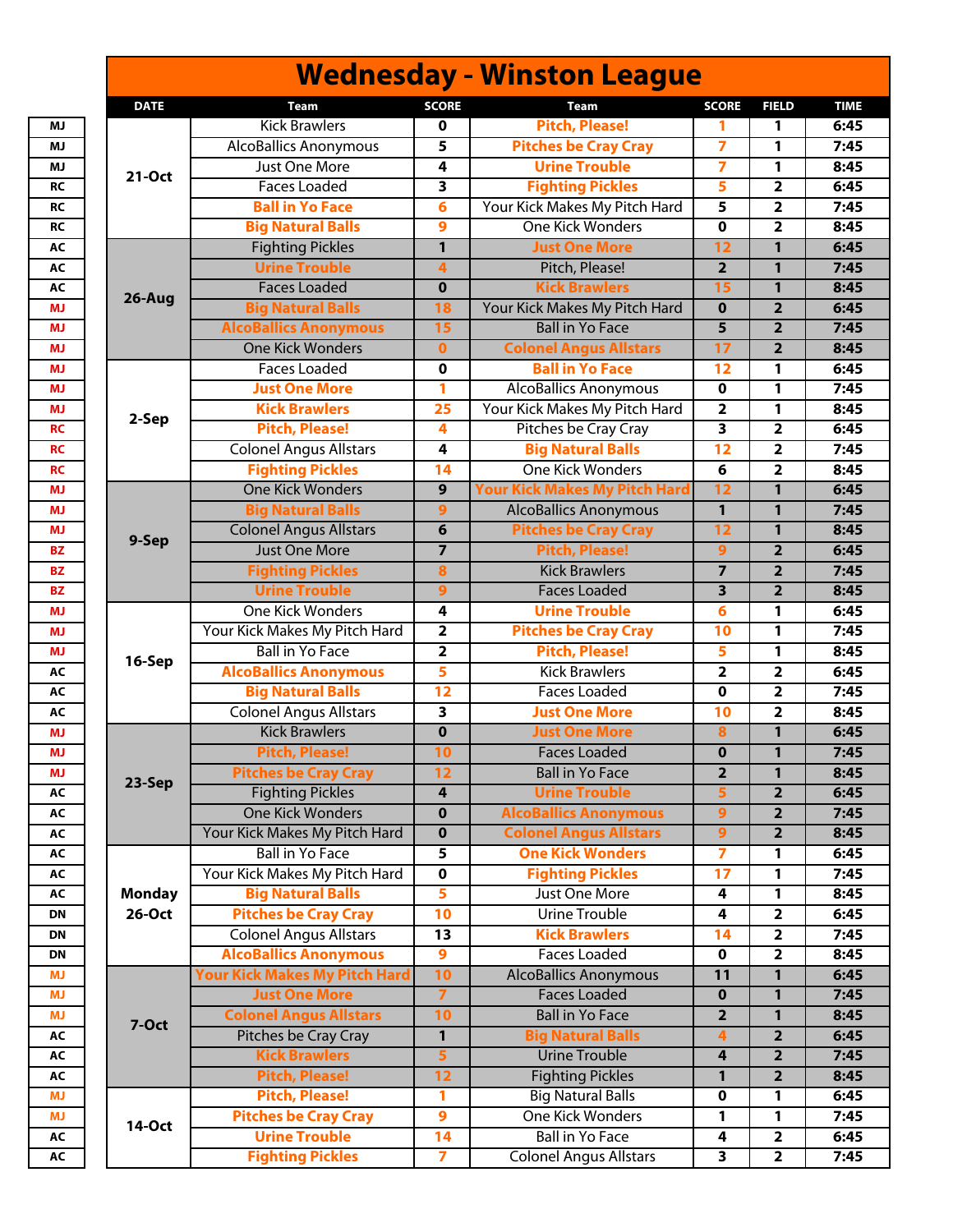| <b>Thursday- Old League</b> |                                |                         |                                   |                         |                         |             |  |  |
|-----------------------------|--------------------------------|-------------------------|-----------------------------------|-------------------------|-------------------------|-------------|--|--|
| <b>DATE</b>                 | <b>Team</b>                    | <b>SCORE</b>            | <b>Team</b>                       | <b>SCORE</b>            | <b>FIELD</b>            | <b>TIME</b> |  |  |
| 15-Sep                      | Freeballers                    | 2                       | <b>Ball Felicia</b>               | 3                       | 1                       | 8:45        |  |  |
| 20-Aug                      | Why Yes, I'll Have Another     | 0                       | <b>Kick'n Da Ballz</b>            | 19                      | $\mathbf{1}$            | 7:45        |  |  |
|                             | MRSA-less                      | $\overline{\mathbf{2}}$ | <b>Don't Stop Ballievn'</b>       | 4                       | $\mathbf{1}$            | 8:45        |  |  |
|                             | Ballin on a Budget             | 1                       | <b>All My Pitches Love Me</b>     | 14                      | 2                       | 6:45        |  |  |
|                             | <b>The GeriaKicks</b>          | 2                       | <b>Swift Kick in the Grass</b>    | 12                      | $\overline{\mathbf{2}}$ | 7:45        |  |  |
|                             | <b>Kick Tease</b>              | 1                       | <b>Hez-Ball-A</b>                 | $\overline{2}$          | $\overline{\mathbf{2}}$ | 8:45        |  |  |
|                             | <b>Swift Kick in the Grass</b> | 8                       | <b>Ballin on a Budget</b>         | 5                       | 1                       | 6:45        |  |  |
|                             | All My Pitches Love Me         | 3                       | <b>Hez-Ball-A</b>                 | 14                      | 1                       | 7:45        |  |  |
|                             | <b>The GeriaKicks</b>          | 5                       | <b>Kick Tease</b>                 | 12                      | $\mathbf{1}$            | 8:45        |  |  |
| 27-Aug                      | <b>Kick'n Da Ballz</b>         | 9                       | <b>MRSA-less</b>                  | 5                       | $\overline{2}$          | 6:45        |  |  |
|                             | Don't Stop Ballievn'           | 1                       | <b>Ball Felicia</b>               | 14                      | $\overline{2}$          | 7:45        |  |  |
|                             | Why Yes, I'll Have Another     | $\mathbf 0$             | <b>Freeballers</b>                | 1                       | $\overline{2}$          | 8:45        |  |  |
| <b>Tuesday</b>              | <b>MRSA-less</b>               | 1                       | All My Pitches Love Me            | $\mathbf 0$             | 2                       | 7:45        |  |  |
| 13-Oct                      | Why Yes, I'll Have Another     | $\mathbf 0$             | <b>Swift Kick in the Grass</b>    | 11                      | $\mathbf{1}$            | 8:45        |  |  |
|                             | <b>Freeballers</b>             | 12                      | <b>The GeriaKicks</b>             | $\overline{\mathbf{2}}$ | $\overline{\mathbf{2}}$ | 8:45        |  |  |
| <b>Tuesday</b>              | Don't Stop Ballievn'           | 3                       | <b>Hez-Ball-A</b>                 | 8                       | $\overline{2}$          | 7:45        |  |  |
| 6-Oct                       | <b>Kick'n Da Ballz</b>         | 1                       | <b>Ballin on a Budget</b>         | $\mathbf 0$             | 1                       | 8:45        |  |  |
|                             | <b>Ball Felicia</b>            | 9                       | <b>Kick Tease</b>                 | 8                       | $\overline{\mathbf{2}}$ | 8:45        |  |  |
|                             | <b>Kick'n Da Ballz</b>         | 6                       | Freeballers                       | $\overline{4}$          | $\mathbf{1}$            | 6:45        |  |  |
|                             | <b>MRSA-less</b>               | 1                       | <b>Ball Felicia</b>               | 16                      | $\mathbf{1}$            | 7:45        |  |  |
| 17-Sep                      | <b>Don't Stop Ballievn'</b>    | 9                       | Why Yes, I'll Have Another        | 3                       | $\mathbf{1}$            | 8:45        |  |  |
|                             | <b>Swift Kick in the Grass</b> | $\overline{\mathbf{2}}$ | <b>Kick Tease</b>                 | $\mathbf 0$             | $\overline{2}$          | 6:45        |  |  |
|                             | <b>Ballin on a Budget</b>      | 8                       | Hez-Ball-A                        | 5                       | $\overline{2}$          | 7:45        |  |  |
|                             | <b>All My Pitches Love Me</b>  | 8                       | <b>The GeriaKicks</b>             | 3                       | $\overline{2}$          | 8:45        |  |  |
|                             | Don't Stop Ballievn'           | 1                       | <b>All My Pitches Love Me</b>     | 3                       | 1                       | 6:45        |  |  |
|                             | Kick'n Da Ballz                | 3                       | <b>Hez-Ball-A</b>                 | 5                       | $\mathbf{1}$            | 7:45        |  |  |
| 24-Sep                      | <b>Ball Felicia</b>            | 1                       | Ballin on a Budget                | $\mathbf 0$             | 1                       | 8:45        |  |  |
|                             | Why Yes, I'll Have Another     | $\mathbf 0$             | <b>The GeriaKicks</b>             | 1                       | $\mathbf{2}$            | 6:45        |  |  |
|                             | <b>Freeballers</b>             | 12                      | <b>Kick Tease</b>                 | 3                       | $\overline{\mathbf{2}}$ | 7:45        |  |  |
|                             | MRSA-less                      | 2                       | <b>Swift Kick in the Grass</b>    | 15                      | $\overline{\mathbf{2}}$ | 8:45        |  |  |
|                             | <b>Hez-Ball-A</b>              | 10                      | <b>The GeriaKicks</b>             | $\overline{2}$          | $\mathbf{1}$            | 6:45        |  |  |
|                             | <b>Swift Kick in the Grass</b> | 14                      | All My Pitches Love Me            | $\overline{7}$          | $\mathbf{1}$            | 7:45        |  |  |
| 22-Oct                      | <b>Kick Tease</b>              | 12                      | <b>Ballin on a Budget</b>         | 1                       | $\mathbf{1}$            | 8:45        |  |  |
|                             | <b>Kick'n Da Ballz</b>         | 1                       | Don't Stop Ballievn'              | $\mathbf 0$             | $\overline{2}$          | 6:45        |  |  |
|                             | <b>Freeballers</b>             | 6                       | <b>MRSA-less</b>                  | $\mathbf 0$             | $\overline{2}$          | 7:45        |  |  |
|                             | <b>Ball Felicia</b>            | $\mathbf{1}$            | Why Yes, I'll Have Another        | $\bf{0}$                | $\overline{2}$          | 8:45        |  |  |
|                             | <b>Kick Tease</b>              | 0                       | <b>Why Yes, I'll Have Another</b> | 1                       | 1                       | 6:45        |  |  |
|                             | The GeriaKicks                 | 5                       | <b>MRSA-less</b>                  | 9                       | 1                       | 7:45        |  |  |
| 8-Oct                       | Ballin on a Budget             | 3                       | <b>Freeballers</b>                | 14                      | $\mathbf{1}$            | 8:45        |  |  |
|                             | <b>Swift Kick in the Grass</b> | 4                       | Don't Stop Ballievn'              | $\overline{\mathbf{2}}$ | $\overline{\mathbf{2}}$ | 6:45        |  |  |
|                             | <b>Hez-Ball-A</b>              | 8                       | <b>Ball Felicia</b>               | $\overline{7}$          | $\overline{\mathbf{2}}$ | 7:45        |  |  |
|                             | All My Pitches Love Me         | 1                       | <b>Kick'n Da Ballz</b>            | 9                       | $\overline{2}$          | 8:45        |  |  |
|                             | <b>MRSA-less</b>               | 4                       | <b>Why Yes, I'll Have Another</b> | $\overline{7}$          | 1                       | 6:45        |  |  |
|                             | <b>Freeballers</b>             | 14                      | Don't Stop Ballievn'              | 4                       | $\mathbf{1}$            | 7:45        |  |  |
| <b>15-Oct</b>               | <b>Ball Felicia</b>            | 5                       | <b>Kick'n Da Ballz</b>            | $\overline{7}$          | $\mathbf{1}$            | 8:45        |  |  |
|                             | <b>Ballin on a Budget</b>      | 5                       | <b>The GeriaKicks</b>             | 1                       | $\overline{2}$          | 6:45        |  |  |
|                             | <b>Kick Tease</b>              | 8                       | All My Pitches Love Me            | $\overline{4}$          | $\overline{2}$          | 7:45        |  |  |
|                             | Hez-Ball-A                     | $\overline{2}$          | <b>Swift Kick in the Grass</b>    | 3 <sup>1</sup>          | $\overline{2}$          | 8:45        |  |  |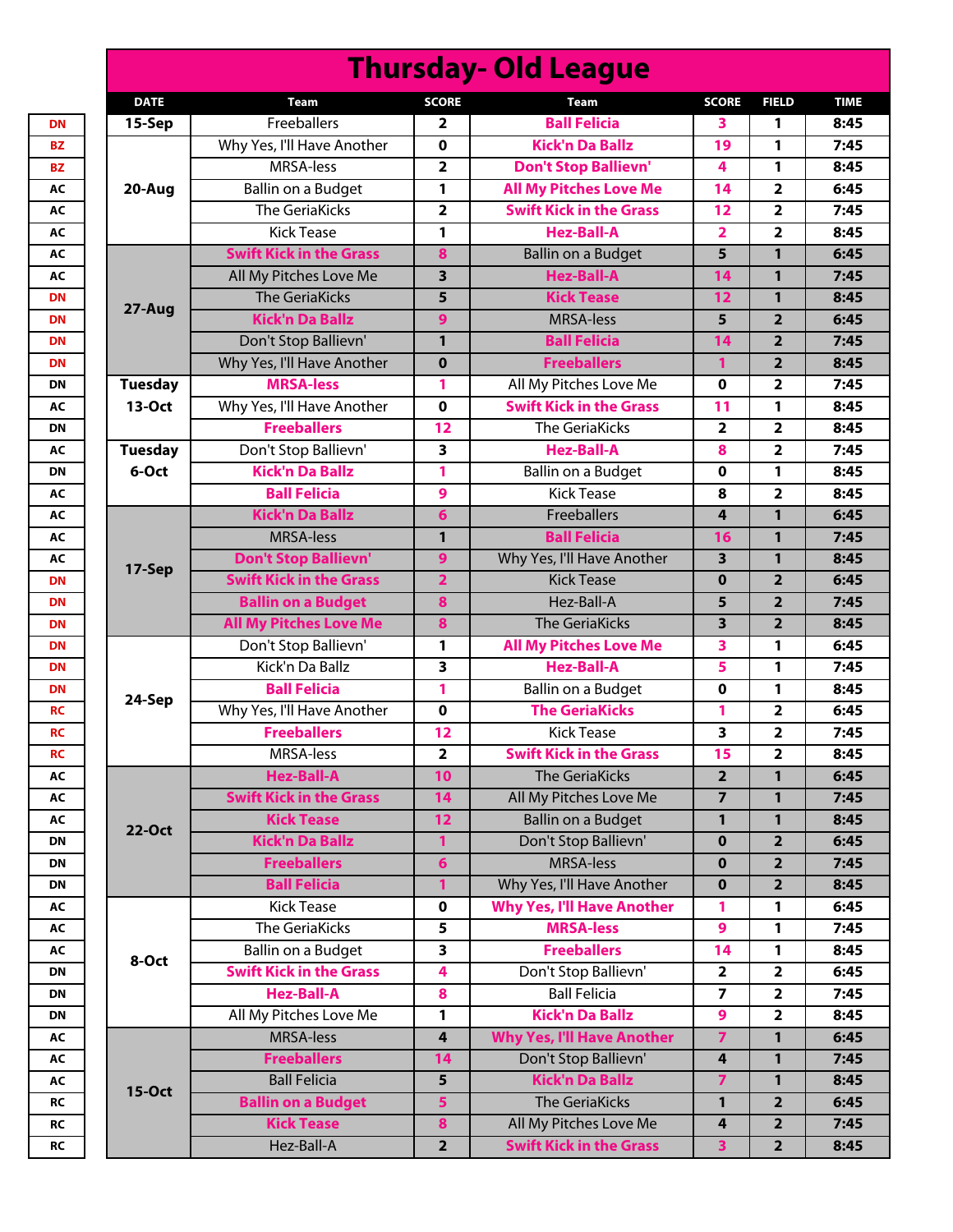|               |                                      |                         | <b>Playoffs</b>                       |                                   |                         |  |
|---------------|--------------------------------------|-------------------------|---------------------------------------|-----------------------------------|-------------------------|--|
| <b>DATE</b>   | <b>TEAM</b>                          | <b>SCORE</b>            | <b>TEAM</b>                           | <b>SCORE</b>                      | <b>FIELD</b>            |  |
|               | #31 Don't Stop Ballievn'             | 7                       | #34 Ball in Yo Face                   | 1                                 | 1                       |  |
|               | #2 Swift Kick in the Grass           | 10                      | Don't Stop Ballievn'/Ball in Yo Face  | 9                                 | 1                       |  |
| <b>29-Oct</b> | #28 All My Pitches Love Me           | 1                       | #37 New Kicks on the Block            | $\mathbf 0$                       | 1                       |  |
|               | #14 Freeballers                      | $\overline{7}$          | #19 Just One More                     | $\overline{\mathbf{8}}$           | $\overline{2}$          |  |
|               | #32 Why, Yes I'll Have Another       | $\overline{1}$          | #33 MRSA-less                         | 8                                 | $\overline{2}$          |  |
|               | #26 Kick Tease                       | 6                       | #39 Chug Norris                       | 1                                 | $\overline{2}$          |  |
|               | <b>#24 Kick Brawlers</b>             | 7                       | #41 The GeriaKicks                    | 3                                 | $\overline{\mathbf{2}}$ |  |
|               | #9 Hez-Ball-A                        | 5                       | <b>Kick Brawlers</b>                  | 4                                 | 2                       |  |
|               | #7 Kick'n Da Ballz                   | 8                       | #26 Kick Tease                        | $\mathbf{1}$                      | $\mathbf{2}$            |  |
| 5-Nov         | <b>#21 I Love Bad Pitches</b>        | $\overline{17}$         | #44 One Kick Wonders                  | $\overline{2}$                    | $\overline{4}$          |  |
|               | #12 Ball Felicia                     | $\overline{7}$          | <b>I Love Bad Pithes</b>              | 10                                | 4                       |  |
|               |                                      |                         |                                       |                                   |                         |  |
|               | #16 Pitches be Cray Cray             | 12                      | #17 AlcoBallics Anonymous             | $\overline{2}$                    | $\overline{2}$          |  |
|               | <b>#29 Colonel Angus Allstars</b>    | 1                       | #36 Ballin on a Budget                | $\bf{0}$                          | $\overline{2}$          |  |
|               | #4 Pitch, Please                     | $\overline{7}$          | <b>Colonel Angus Allstars</b>         | 5                                 | $\overline{2}$          |  |
| <b>11-Nov</b> | #5 Big Natural Balls                 | $\mathbf{1}$            | #28 All My Pitches Love Me            | $\overline{\mathbf{0}}$           | $\overline{4}$          |  |
|               |                                      |                         |                                       |                                   |                         |  |
|               | <b>#20 Fighting Pickles</b>          | 4                       | #45 Faces Loaded                      | 3                                 | 4                       |  |
|               | #13 Urine Trouble                    | 9                       | <b>Fighting Pickles</b>               | $\overline{2}$                    | 4                       |  |
|               | #30 Kicks & Giggles                  | 4                       | #35 Pitches be Crazy                  | 3                                 | 2                       |  |
|               | #3 Win, Booze or Draw                | 4                       | Kicks & Giggles                       | 1                                 | 2                       |  |
| 12-Nov        | <b>Win, Booze or Draw</b>            | $\overline{2}$          | #19 Just One More                     | $\mathbf{1}$                      | 2                       |  |
|               | #27 Drunk & Looking to Score         | $\overline{13}$         | #38 Brews on First                    | $\mathbf{1}$                      | 4                       |  |
|               | #6 Kickball's Most Wanted            | 15                      | Drunk & Looking to Score              | 5                                 | 4                       |  |
|               |                                      |                         |                                       |                                   |                         |  |
|               | #23 Blue Ballers                     | $\mathbf 0$             | #42 Base-ic Pitches                   | $\overline{11}$                   | $\overline{2}$          |  |
|               | #10 PREHAB                           | 5                       | <b>Base-ic Pitches</b>                | 3                                 | $\overline{2}$          |  |
|               | #7 Kick'n Da Ballz                   | $\overline{\mathbf{3}}$ | <b>PREHAB</b>                         | 5                                 | $\overline{2}$          |  |
| 16-Nov        | #22 Long Ballers                     | $\mathbf 0$             | #43 Your Kick Makes My Pitch Hard     | $\mathbf 0$                       | 4                       |  |
|               | #11 Average Joe's                    | $\mathbf{1}$            | Long Ballers/Your Kick Makes My Pitch | $\overline{\mathbf{0}}$           | 4                       |  |
|               | #6 Kickball's Most Wanted            | $\overline{\mathbf{3}}$ | <b>Average Joe's</b>                  | 5                                 | 4                       |  |
|               | #1 Ardmore Alcoballics               | 1                       | #33 MRSA-Less                         | $\mathbf 0$                       | 2                       |  |
|               | #16 Pitches be Cray Cray             | 8                       | Ardmore Alcoballics/MRSA-Less         | 4                                 | 2                       |  |
|               |                                      |                         |                                       |                                   |                         |  |
| 18-Nov        | #4 Pitch, Please                     | 5                       | #13 Urine Trouble                     | $\overline{2}$                    | 4                       |  |
|               | #5 Big Natural Balls                 | 5                       | #21 I Love Bad Pitches                | $\mathbf{1}$                      | $\overline{4}$          |  |
|               | <b>Pitch, Please / Urine Trouble</b> | 3                       | <b>Big Natural Balls</b>              | $\overline{2}$                    | 4                       |  |
|               | #15 Toot'em & Boot'em                | 7                       | #18 The Fresh Kicks of Ball Air       | 6                                 | 4                       |  |
|               | #2 Swift Kick in the Grass           | 6                       | <b>Toot'em &amp; Boot'em</b>          | $\overline{7}$                    | 4                       |  |
|               | Swift Kick/Toot/Fresh Kicks          |                         | <b>PREHAB</b>                         |                                   |                         |  |
| 23-Nov        | #25 I'm Kick James, Pitch            | 6                       | #40 Victory in Da Feet                | $\overline{ }$<br>$\overline{11}$ | 4<br>$\overline{2}$     |  |
|               |                                      | 1                       |                                       |                                   |                         |  |
|               | #8 Suck My Kick                      | $\overline{1}$          | <b>Victory in Da Feet</b>             | $\overline{\mathbf{3}}$           | $\overline{2}$          |  |
|               | #9 Hez-Ball-A                        | $\overline{7}$          | <b>Victory in Da Feet</b>             | 3                                 | $\overline{2}$          |  |
|               | #3 Win, Booze or Draw                | 6                       | #11 Average Joe's                     | $\mathbf{1}$                      | 2                       |  |
|               | PREHAB                               | 5                       | Win, Booze or Draw / Average Joe's    | $6\overline{}$                    | $\mathbf 2$             |  |
| 9-Dec         | PREHAB                               | 0                       | Hez-Ball-A                            | $\mathbf{1}$                      | $\overline{2}$          |  |
|               | #9 Hez-Ball-A                        | 6                       | #16 Pitches be Cray Cray              | 1                                 | 4                       |  |
|               | #4 Pitch, Please                     | $\overline{\mathbf{z}}$ | Hez-Ball-A / Cray Cray                | $\mathbf 0$                       | 4                       |  |
|               | Win, Booze or Draw                   | 0                       | Pitch, Please                         | 6                                 | 4                       |  |
|               |                                      |                         |                                       |                                   |                         |  |
|               |                                      |                         |                                       |                                   |                         |  |
|               |                                      |                         |                                       |                                   |                         |  |
|               |                                      |                         |                                       |                                   |                         |  |
|               |                                      |                         |                                       |                                   |                         |  |
|               |                                      |                         |                                       |                                   |                         |  |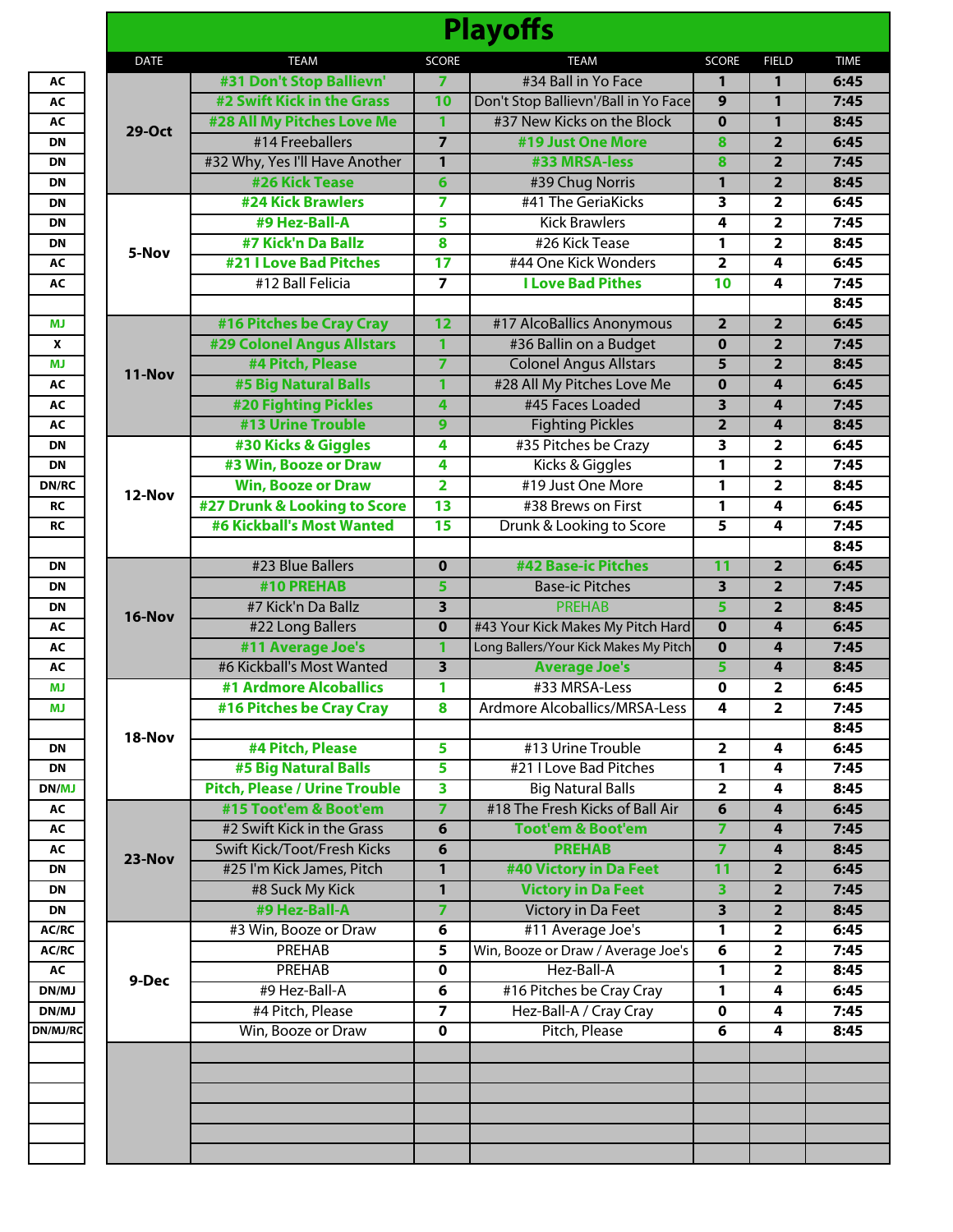# Playoff Rankings

## TOP 7 SEEDS WILL BE DIVISION WINNERS

|                         | SEED AS OF: | Team                          | W              | L              | PCT.  |
|-------------------------|-------------|-------------------------------|----------------|----------------|-------|
| 17-Sep                  | $(+/-)$     |                               |                |                |       |
| 1                       |             | <b>Ardmore Alcoballics</b>    | 8              | $\mathbf{0}$   | 1.000 |
| $\overline{\mathbf{2}}$ |             | Swift Kick in the Grass       | 8              | 0              | 1.000 |
| 3                       |             | Win, Booze or Draw            | 8              | 0              | 1.000 |
| 4                       |             | Pitch, Please!                | $\overline{7}$ | $\mathbf{1}$   | 0.875 |
| 5                       |             | <b>Big Natural Balls</b>      | 7              | 1              | 0.875 |
| 6                       |             | <b>Kickball's Most Wanted</b> | $\overline{7}$ | $\mathbf{1}$   | 0.875 |
| $\overline{\mathbf{z}}$ |             | Kick'n Da Ballz               | $\overline{7}$ | $\mathbf{1}$   | 0.875 |
|                         |             |                               |                |                |       |
| 8                       |             | <b>Suck My Kick</b>           | $\overline{7}$ | $\mathbf{1}$   | 0.875 |
| 9                       |             | Hez-Ball-A                    | 6              | $\overline{2}$ | 0.750 |
| 10                      |             | <b>PREHAB</b>                 | 6              | $\overline{2}$ | 0.750 |
| 11                      |             | Average Joe's                 | 6              | $\overline{2}$ | 0.750 |
| $\overline{12}$         |             | <b>Ball Felicia</b>           | 6              | $\overline{2}$ | 0.750 |
| 13                      |             | <b>Urine Trouble</b>          | 6              | $\overline{2}$ | 0.750 |
| 14                      |             | Freeballers                   | 6              | $\overline{2}$ | 0.750 |
| 15                      |             | Toot'em & Boot'em             | 6              | $\overline{2}$ | 0.750 |
| 16                      |             | Pitches be Cray Cray          | 6              | $\overline{2}$ | 0.750 |
| 17                      |             | <b>AlcoBallics Anonymous</b>  | 5              | 3              | 0.625 |
| 18                      |             | The Fresh Kicks of Ball Air   | 5              | $\overline{3}$ | 0.625 |
| 19                      |             | <b>Just One More</b>          | 5              | 3              | 0.625 |
| 20                      |             | <b>Fighting Pickles</b>       | 5              | 3              | 0.625 |
| 21                      |             | <b>I Love Bad Pitches</b>     | 5              | $\overline{3}$ | 0.625 |
| 22                      |             | Long Ballers                  | 4              | $\overline{4}$ | 0.500 |
| 23                      |             | <b>Blue Ballers</b>           | 4              | 4              | 0.500 |
| 24                      |             | <b>Kick Brawlers</b>          | 4              | 4              | 0.500 |
| 25                      |             | I'm Kick James, Pitch!        | 3              | 5              | 0.375 |
| 26                      |             | <b>Kick Tease</b>             | 3              | 5              | 0.375 |
| $\overline{27}$         |             | Drunk & Looking to Score      | $\overline{3}$ | $\overline{5}$ | 0.375 |
| 28                      |             | All My Pitches Love Me        | 3              | 5              | 0.375 |
| 29                      |             | <b>Colonel Angus Allstars</b> | 3              | 5              | 0.375 |
| 30                      |             | Kicks & Giggles               | 3              | 5              | 0.375 |
| 31                      |             | Don't Stop Ballievn'          | $\overline{2}$ | 6              | 0.250 |
| 32                      |             | Why Yes, I'll Have Another    | $\overline{2}$ | 6              | 0.250 |
| 33                      |             | <b>MRSA-less</b>              | $\overline{2}$ | 6              | 0.250 |
| 34                      |             | <b>Ball in Yo Face</b>        | $\overline{2}$ | 6              | 0.250 |
| 35                      |             | Pitches be Crazy              | $\overline{2}$ | 6              | 0.250 |
| 36                      |             | <b>Ballin on a Budget</b>     | $\overline{2}$ | 6              | 0.250 |
| 37                      |             | <b>New Kicks on the Block</b> | $\overline{2}$ | 6              | 0.250 |
| 38                      |             | <b>Brews on First</b>         | $\overline{2}$ | 6              | 0.250 |
| 39                      |             | <b>Chug Norris</b>            | 1              | $\overline{7}$ | 0.125 |
| 40                      |             | Victory in Da Feet            | 1              | $\overline{7}$ | 0.125 |
| 41                      |             | <b>The GeriaKicks</b>         | 1              | $\overline{7}$ | 0.125 |
| 42                      |             | <b>Base-ic Pitches</b>        | 1              | $\overline{7}$ | 0.125 |
| 43                      |             | Your Kick Makes My Pitch Hard | 1              | $\overline{7}$ | 0.125 |
| 44                      |             | <b>One Kick Wonders</b>       | $\mathbf{1}$   | $\overline{7}$ | 0.125 |
| 45                      |             | <b>Faces Loaded</b>           | $\mathbf{0}$   | 8              | 0.000 |
|                         |             |                               |                |                |       |